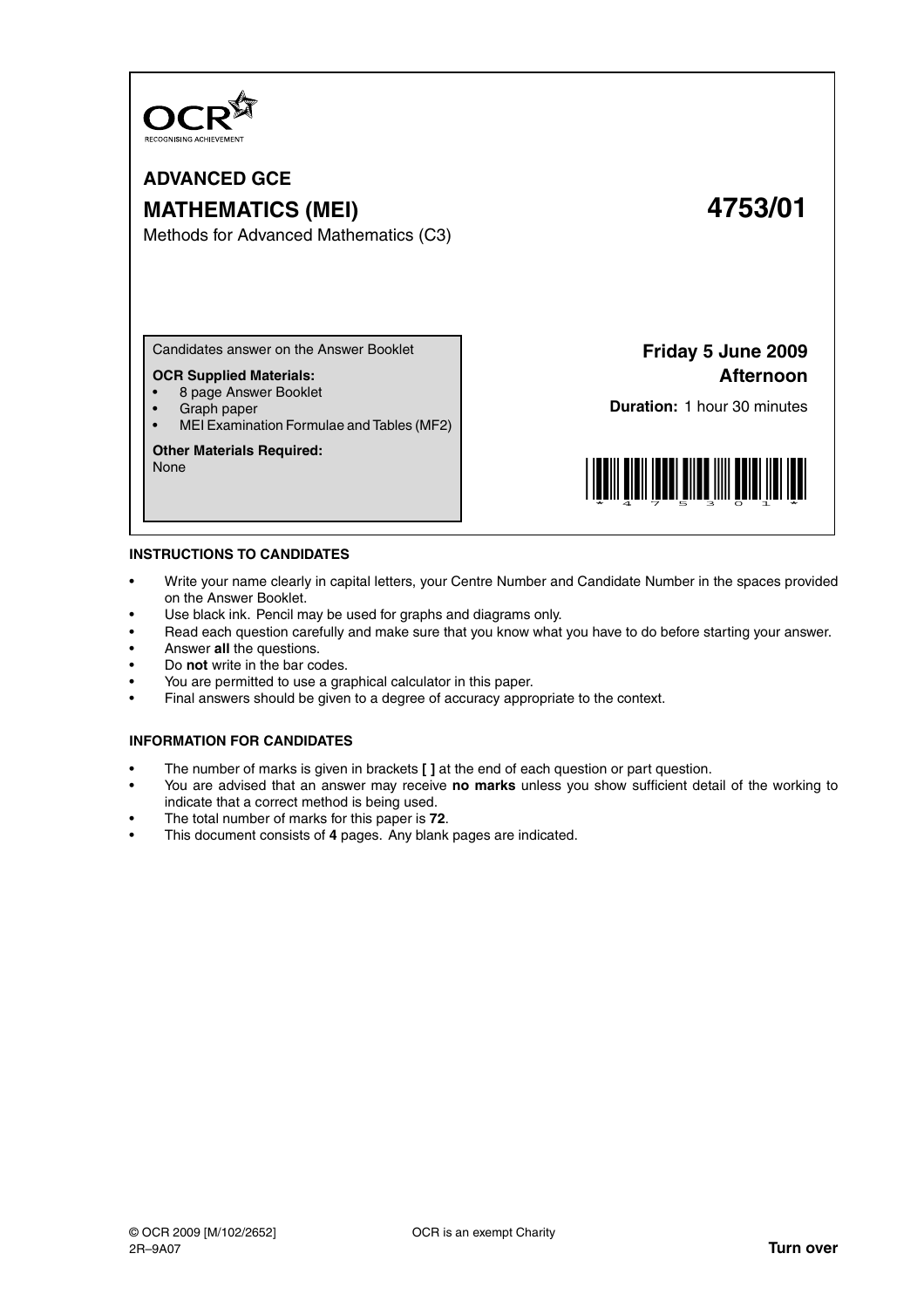# **Section A** (36 marks)

1 Evaluate 
$$
\int_0^{\frac{1}{6}\pi} \sin 3x \, dx.
$$
 [3]

- **2** A radioactive substance decays exponentially, so that its mass *M* grams can be modelled by the equation  $M = Ae^{-kt}$ , where *t* is the time in years, and *A* and *k* are positive constants.
	- **(i)** An initial mass of 100 grams of the substance decays to 50 grams in 1500 years. Find *A* and *k*. **[5]**
	- **(ii)** The substance becomes safe when 99% of its initial mass has decayed. Find how long it will take before the substance becomes safe. **[3]**
- **3** Sketch the curve  $y = 2 \arccos x$  for  $-1 \le x \le 1$ . **[3]**
- **4** Fig. 4 shows a sketch of the graph of  $y = 2|x-1|$ . It meets the *x* and *y*-axes at  $(a, 0)$  and  $(0, b)$ respectively.



**Fig. 4**

Find the values of *a* and *b*. **[3]**

**5** The equation of a curve is given by  $e^{2y} = 1 + \sin x$ .

**(i)** By differentiating implicitly, find  $\frac{dy}{dx}$  in terms of *x* and *y*. [3]

**(ii)** Find an expression for *y* in terms of *x*, and differentiate it to verify the result in part **(i)**. **[4]**

**6** Given that  $f(x) = \frac{x+1}{x-1}$ , show that  $f(x) = x$ .

Hence write down the inverse function  $f^{-1}(x)$ . What can you deduce about the symmetry of the curve  $y = f(x)$ ? **[5]** 

**2**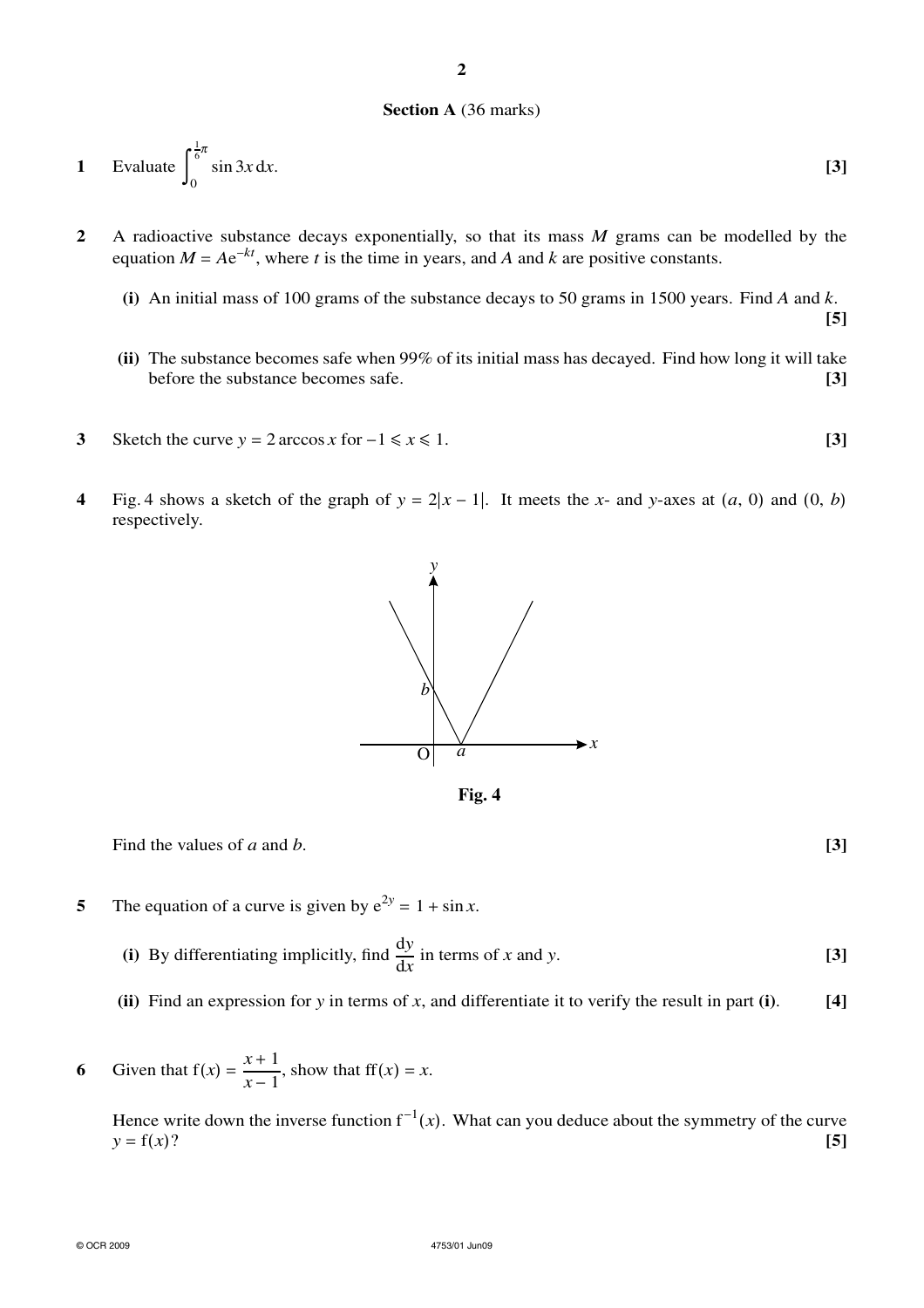# **7 (i)** Show that

(A) 
$$
(x - y)(x^2 + xy + y^2) = x^3 - y^3
$$
,  
\n(B)  $(x + \frac{1}{2}y)^2 + \frac{3}{4}y^2 = x^2 + xy + y^2$ . [4]

(ii) Hence prove that, for all real numbers *x* and *y*, if  $x > y$  then  $x^3 > y^3$ . **[3]**

### **Section B** (36 marks)

**8** Fig. 8 shows the line  $y = x$  and parts of the curves  $y = f(x)$  and  $y = g(x)$ , where

$$
f(x) = e^{x-1}
$$
,  $g(x) = 1 + \ln x$ .

The curves intersect the axes at the points A and B, as shown. The curves and the line  $y = x$  meet at the point C.



**Fig. 8**

- **(i)** Find the exact coordinates of A and B. Verify that the coordinates of C are (1, 1). **[5]**
- **(ii)** Prove algebraically that  $g(x)$  is the inverse of  $f(x)$ . [2]

(iii) Evaluate 
$$
\int_0^1 f(x) dx
$$
, giving your answer in terms of e. [3]

(iv) Use integration by parts to find  $\int \ln x \, dx$ .

Hence show that 
$$
\int_{e^{-1}}^{1} g(x) dx = \frac{1}{e}.
$$
 [6]

**(v)** Find the area of the region enclosed by the lines OA and OB, and the arcs AC and BC. **[2]**